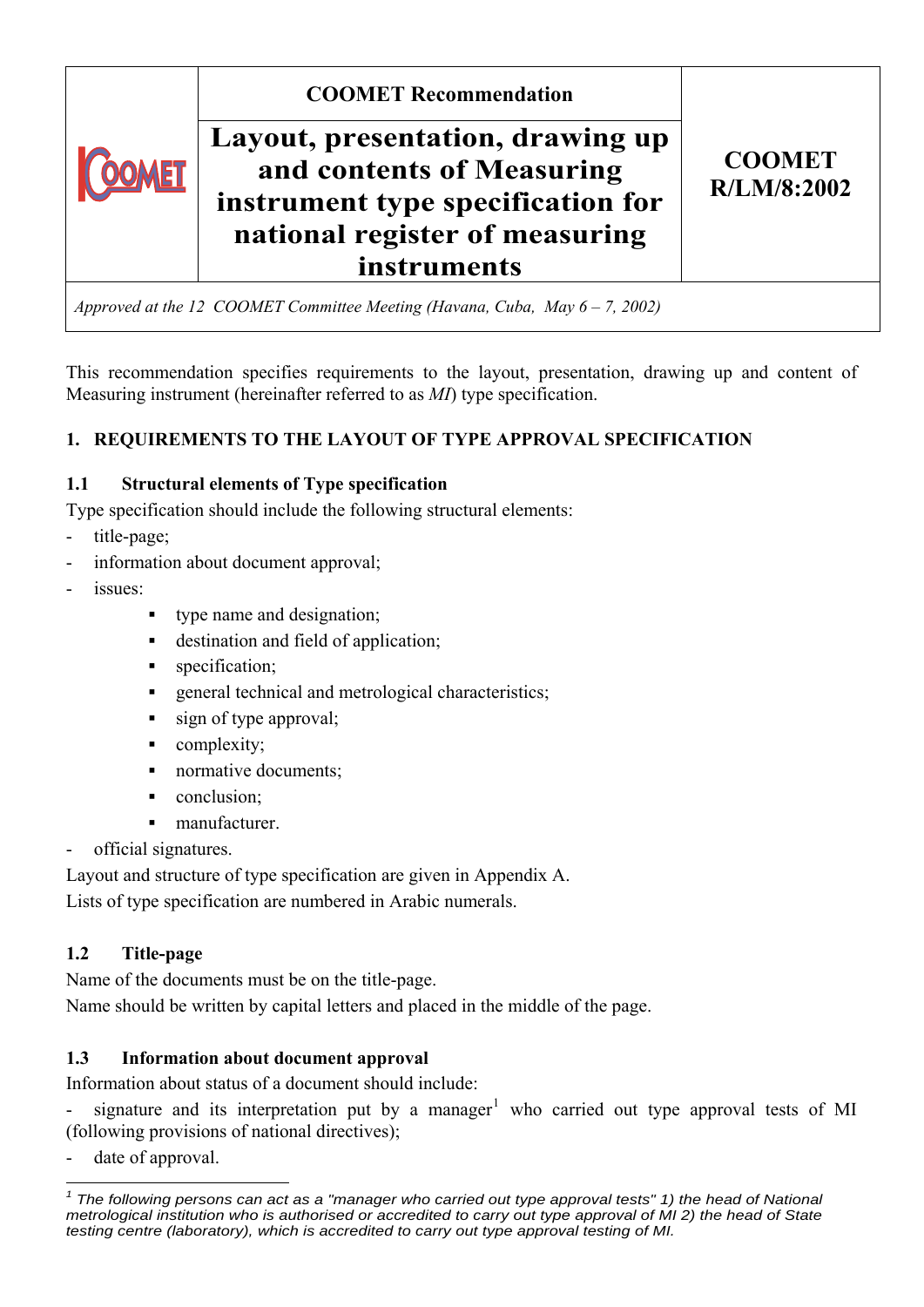Information should be found in the right upper corner after the name of the document.

# **1.4 Official signatures**

A representative of testing centre (laboratory) who carried out tests with the aim of MI type approval and a manufacturer or its representative should sign the MI type specification.

National instructions prescribe the necessity of signing the MI type specification by manufacturer or its representative.

# **2. REQUIREMENTS TO THE CONTENTS, DRAWING UP AND PRESENTATION OF TYPE SPECIFICATION ISSUES**

# **2.1 REQUIREMENTS TO THE CONTENTS OF THE ISSUES**

# **2.1.1 Issue "Name and designation"**

The issue includes:

- name and designation of MI type in exact compliance with technical documentation;
- designation and name of technical documentation for production of MI;
- registration number according to national register of measuring instruments.

Modifications of MI should not be included in the name and designation except the case when these modifications are indicated in the name of technical documentation. Modifications have to be listed in the issues "Description" and "General technical and metrological characteristics"

# **2.1.2 Issue "Destination and field of application"**

This issue consists of the purpose of MI to be approved and advisable field of its application.

If necessary, the legally controlled applications of MI should be highlighted, e.g. commercial transactions, environmental protection and so on.

# **2.1.3 Issue "Description"**

This issue includes the description of the mode of MI functioning, its constitution and structural specialities.

In case of MI has several modifications and/or models they should listed individually with an explanation of their differences from each other.

A photography of a general MI view, scheme of seal integrity from illegal access and designation of the places for applying the print stamps or placing the labels should be pointed in this issue.

It is admitted to extra point an electric circuit and drawings of MI and its ingredients in the issue or Appendix of Type specification (in case of need).

# **2.1.4 Issue "General technical and metrological characteristics"**

The following general characteristics (advisable)<sup>[2](#page-1-0)</sup> should be pointed in the issue:

- characteristics destined to determine results of measurements (without introducing corrections):
	- transformation feature (for transducers and measuring devices);
	- range of measurements, range of indications (if it is not coincide with range of measurements) or nominal value of measurand;

<span id="page-1-0"></span> *2 Metrological and technical parameters are specified in national directives*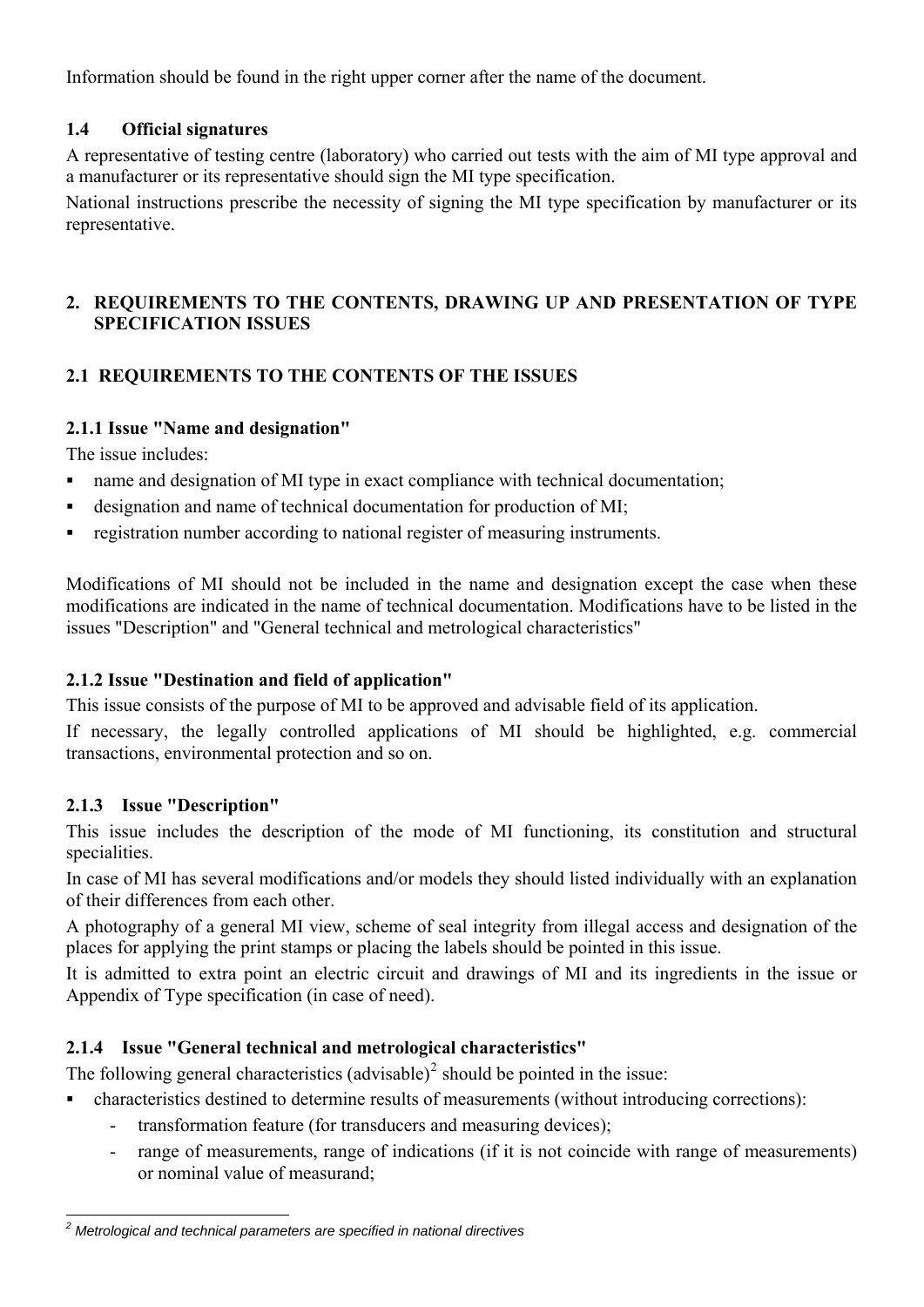- nominal or individual value of a single-size standard or step-value measure;
- scale interval of measuring device or step-value measure;
- type of output code, quantity of code category, the smallest quantity of code (in case of MI is destined to return the results in digital code);
- accuracy characteristics of measuring instruments:
	- accuracy class:
	- limits of allowable basic relative / absolute / reduced error (in case of a reduced error a reference value should be indicated);
	- limits of allowable systematic error as a part of basic error (if applicable);
	- limits of allowable value of standard deviation of measurement result (if applicable);
	- limits of allowable variation of output signal (if applicable).
- characteristics of MI sensitivity to influencing quantities:
	- nominal influence trend;
	- limits of allowable deviation from influence trend.
- dynamic MI characteristics (if applicable):
	- transient characteristic:
	- impact transient characteristic;
	- amplitude-phase characteristic;
	- transfer function;
	- response rate;
	- time constant;
	- damping factor, etc.

#### **Technical MI characteristics:**

- parameters of electrical supply and power consumption;
- overall dimensions and mass of MI or its component parts;
- **EXECUTE:** environmental conditions of use:
- particular MI service conditions (indicated if prescribed by relevant documents);
- **information about reliability (average lifetime, average time between failures, etc);**
- safety features including explosion protection.

Other parameters, which are specific for a MI group (e.g. electricity meter, fluid meter, water meter, gasanalyser, etc.) and are specified in normative and/or technical documents, should be indicated in the issue.

#### **2.1.5 Issue "Sign of type approval"**

A place and method of marking MI with a sign of type approval or, if necessary, putting it in supporting documentation should be described in this issue.

#### **2.1.6 Issue "MI Package"**

MI package should be agreed with the manufacturer in course of testing in indicated this issue.

If MI type to be approved consists of several elements then names of separate parts should be enumerated in this issue.

The package should include verification or calibration procedure if it is not included in a set of in-line document ation supplied with the MI.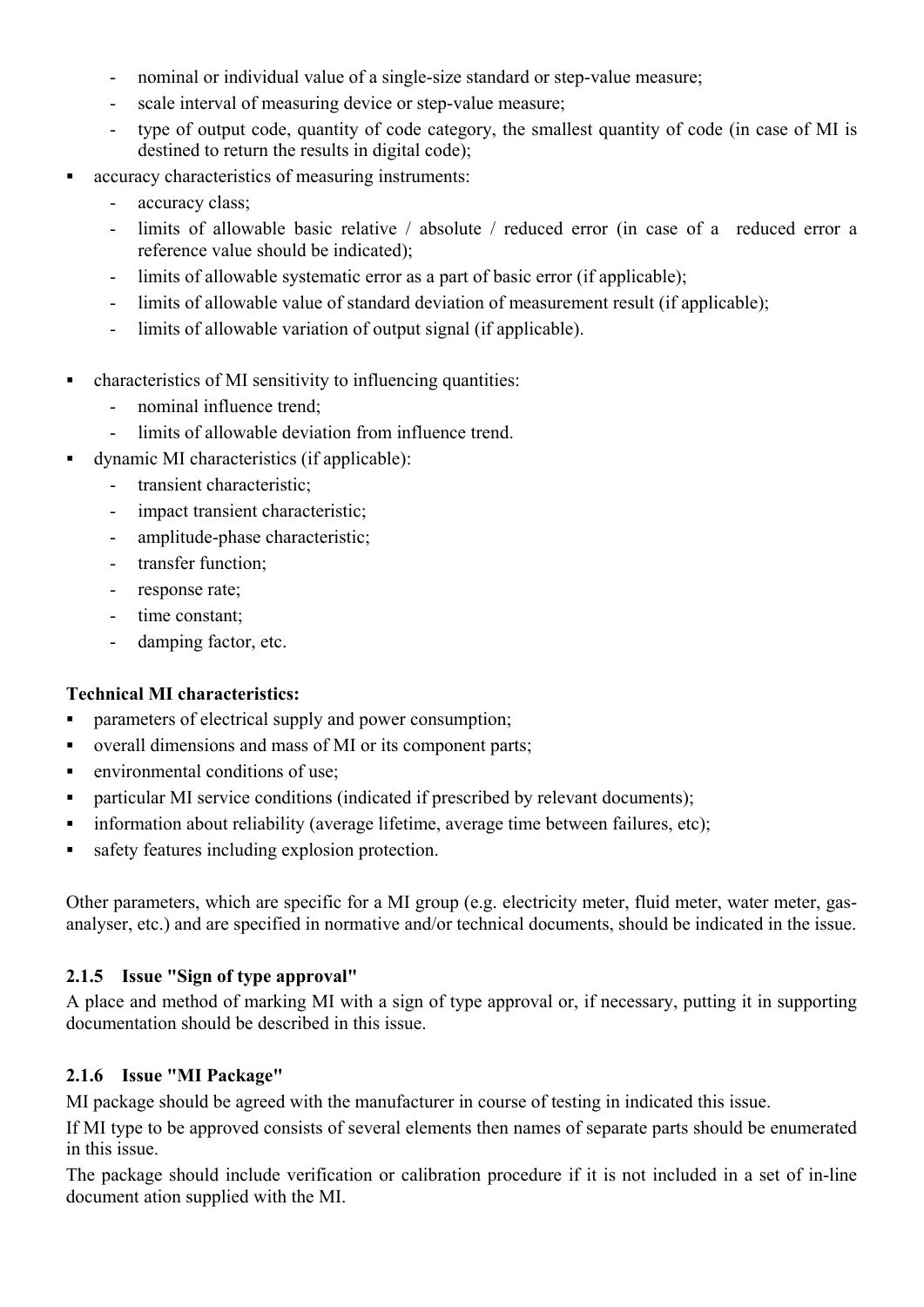## **2.1.7 Issue "Normative documents"**

This issue should contain information about normative documents to which MI compliance is verified (including names of national and international written standards).

A name and designation of the document of verification or calibration procedure (if applicable) should be also included in this issue.

## **2.1.8 Issue "Conclusion"**

This issue should contain declaration of MI type conformance to the requirements of relevant normative and/or technical documents.

The following should be also indicated in this issue:

- name and legal address of testing center (laboratory) which carried out type approval tests;
- **information about accreditation of testing center (laboratory).**

### **2.1.9 Issue "Manufacturer"**

This issue should contain a name and reference data of a manufacturer.

It is admitted to indicate a name and reference data of importer (if it is allowed by national regulations).

# **2.2 REQUIREMENTS TO THE PRESENTATION AND DRAWING UP**

### **2.2.1 Issue "Name and designation"**

It is admitted to omit a name of the issue in the Type specification.

Name of а type should begiven in plural; the first name should be a noun but the following words – adjectives in order of their significance, i.e. a reverse word order.

Name and designation should take into account the requirements of the normative documents applicable to the given MI type (if there are such documents).

It is allowed to use letters of Russian or Roman alphabet for type designation in accordance with the national requirements.

It is recommended to place this information in a Table (form of the table is given in Appendix A).

## **2.2.2 Issue "Destination and field of application"**

In this issue a description should be given briefly without trace of advertising.

#### **2.2.3 Issue "Description"**

In this issue information should be given briefly without advertising orientation.

It is advisable to give a scheme of unauthorised access preventive sealing and an indication of the places for applying stamps or seals in a compulsory Appendix to Type specification.

## **2.2.4 Issue "General technical and metrological characteristics"**

Metrological and technical characteristics of MI should be in conformance to international and national normative documents.

Examples of additional parameters, established for certain groups of MI, are given in Appendix B.

## **2.2.5 Issue "Sign of type approval"**

It is recommended to attach a figure pointing a place of applying the sign of type approval on MI.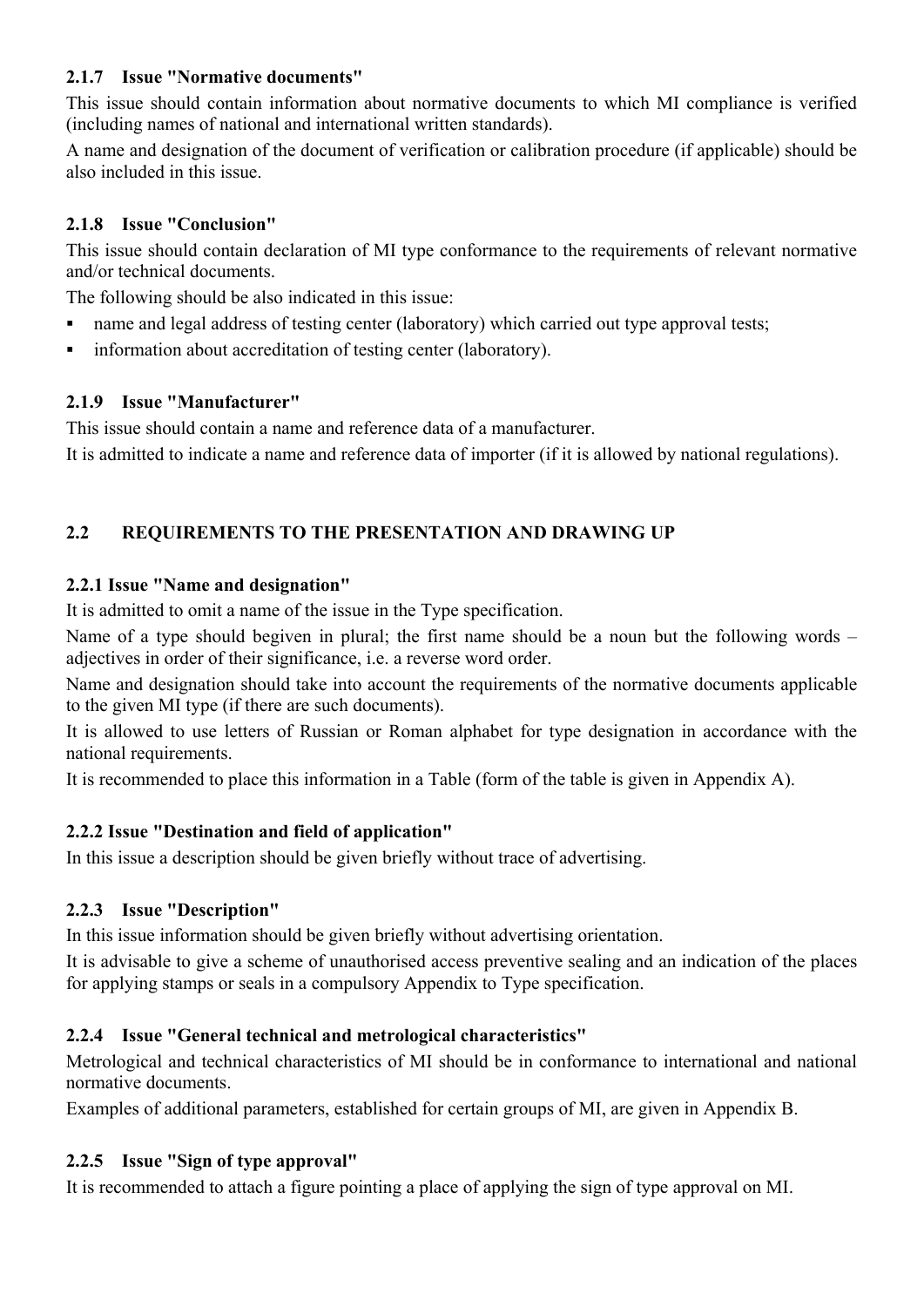#### **2.2.6 Issue "MI Package"**

A note "MI Package is in accordance with technical documentation of the manufacturer" is prohibited.

MI package specified in Type Specification should be identical to that pointed in all the technical documentation.

### **2.2.7 Issue "Normative documents"**

Designation and name of normative documents are given in this issue.

In case of no normative documents are present for the type to be approved, the issue should be named "NORMATIVE AND TECHNICAL DOCUMENTS" and thus represented by the technical documentation only.

If verification procedure is included in a set of in-line documentation then a name and designation of a document of which this procedure constitutes a part should be pointed and accompanied with appropriate identification (information about the organisation, which approved the procedure and date of such approval).

### **2.2.8 Issue "Conclusion"**

It is admitted to give only the designation of normative or technical documents according to which MI type found to be compliant if their complete names are given in issue "Normative documents".

Information about testing center should be the following.

• complete name of testing center;

- legal address;
- telephone, fax, e-mail;
- number of accreditation certificate

#### **2.2.9 Issue "Manufacturer"**

This issue should include:

- complete and short name of a manufacturer;
- legal address;
- $\bullet$  telephone, fax, e-mail;

According to the decision of National metrology body this issue may additionally include:

- complete and short name of an importer;
- legal address:
- telephone, fax, e-mail;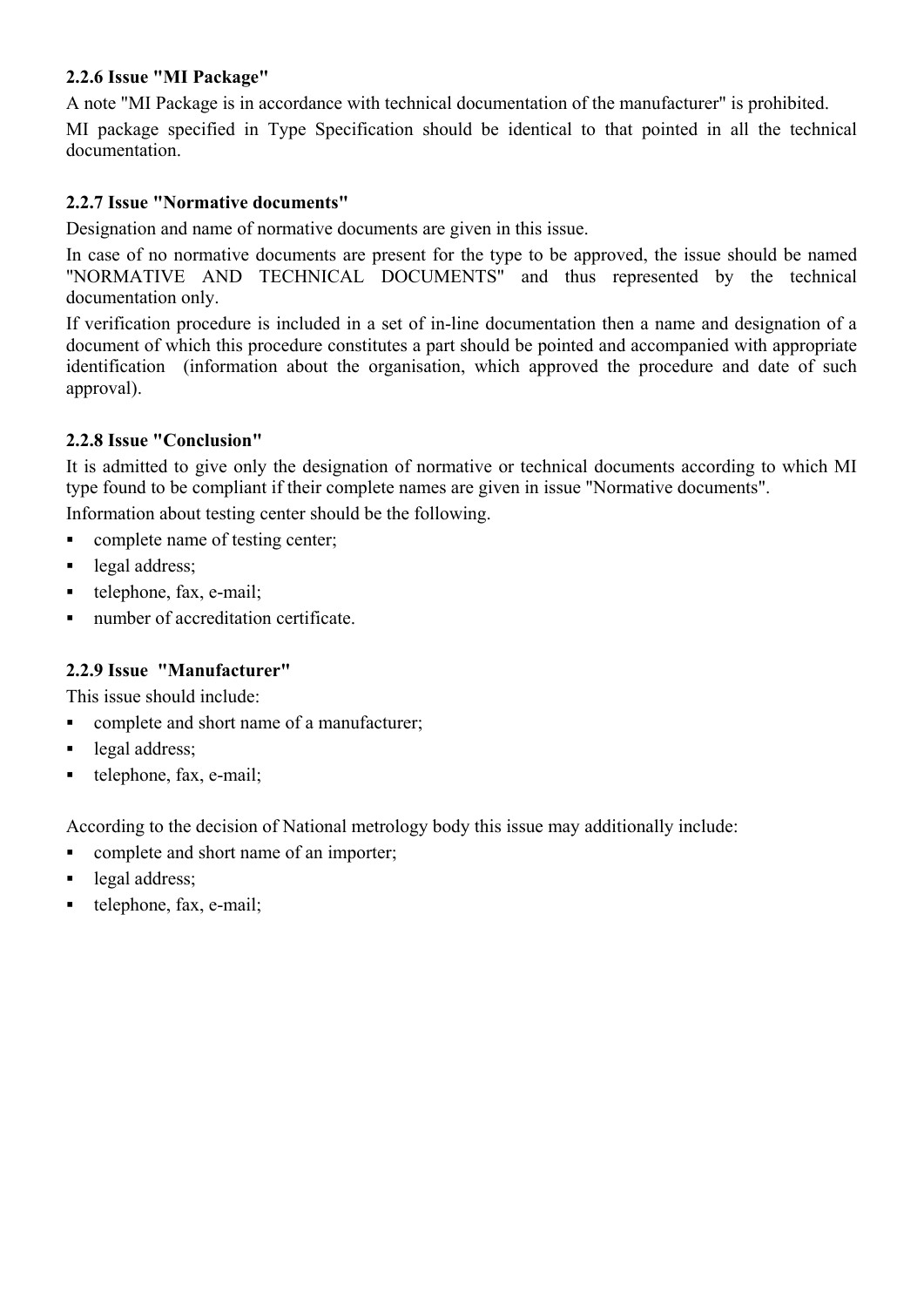#### **Appendix A Layout of measuring instrument type specification for national register of measuring instruments**

|                                                                                                            |  |                                                                                                                   | Measuring instrument type specification               |  |
|------------------------------------------------------------------------------------------------------------|--|-------------------------------------------------------------------------------------------------------------------|-------------------------------------------------------|--|
| <b>MEASURING INSTRUMENT TYPE SPECIFICATION</b><br>for national register of measuring instruments           |  |                                                                                                                   |                                                       |  |
|                                                                                                            |  | <b>CERTIFY</b>                                                                                                    |                                                       |  |
|                                                                                                            |  | Manager                                                                                                           | name of the organization<br>which carried out testsa  |  |
|                                                                                                            |  | signature and its interpretation                                                                                  |                                                       |  |
|                                                                                                            |  | $\pmb{\mathsf{H}}$<br>11<br>place of stamping                                                                     |                                                       |  |
| Type designation and name                                                                                  |  | Registration $\mathcal{N}\!\mathit{\underline{o}}$                                                                | Put in the national register of measuring instruments |  |
| Produced according to<br>point registration numbers of written standards, code of technical specifications |  |                                                                                                                   |                                                       |  |
|                                                                                                            |  | technical documentation designation of the manufacturer, country                                                  |                                                       |  |
| <b>DESTINATION AND FIELD OF APPLICATION</b>                                                                |  |                                                                                                                   |                                                       |  |
|                                                                                                            |  | point a destination of MI type and prospective field of application                                               |                                                       |  |
| <b>DESTRIPTION</b>                                                                                         |  |                                                                                                                   |                                                       |  |
| describe a mode of MI functioning, its constitution and structural specialities, point modifications       |  |                                                                                                                   |                                                       |  |
|                                                                                                            |  | describe a mode of MI functioning, its constitution and structural specialities; point a scheme of seal integrity |                                                       |  |
| from illegal access and designation of the places for applying the stamps or seals                         |  |                                                                                                                   |                                                       |  |
| GENERAL TECHNICAL AND METROLOGICAL CHARACTERISTICS                                                         |  |                                                                                                                   |                                                       |  |
| describe general technical and metrological characteristics of MI                                          |  |                                                                                                                   |                                                       |  |
|                                                                                                            |  | of<br>page                                                                                                        |                                                       |  |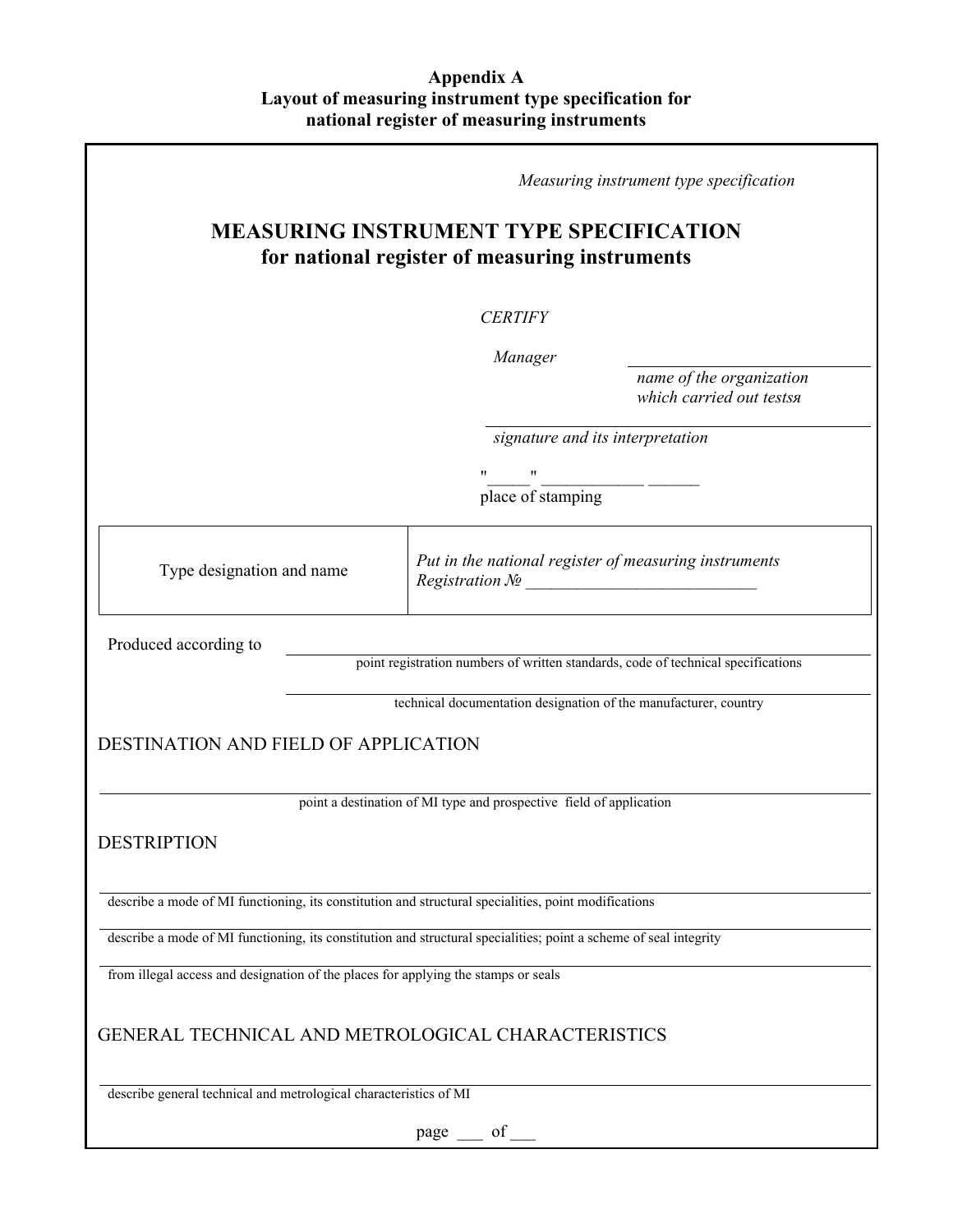*Measuring instrument type specification*

#### SIGN OF TYPE APPROVAL

point a place and method of marking a sign of type approval

#### PACKAGE

point a package of measuring instrument to be supplied, enumerate parts or elements (if applicable)

#### NORMATIVE DOCUMENTS

point a destination and name of normative documents according to which conformance is found

point a destination and name of normative document on the verification procedure

#### **CONCLUSION**

give a conclusion about accordance of the type of measuring instrument to the requirements of normative and/or technical documents

point a name and legal references of testing center (laboratory) and information about its accreditation

#### MANUFACTURER

point a name and legal references of the manufacturer

#### IMPORTER

point a name and legal references of an importer

Representative of testing center (laboratory)

*signature signature interpretation*

place of stamping

manager of manufacturers or its representative

place of stamping

*signature signature interpretation*

 $page \_\ of \_\$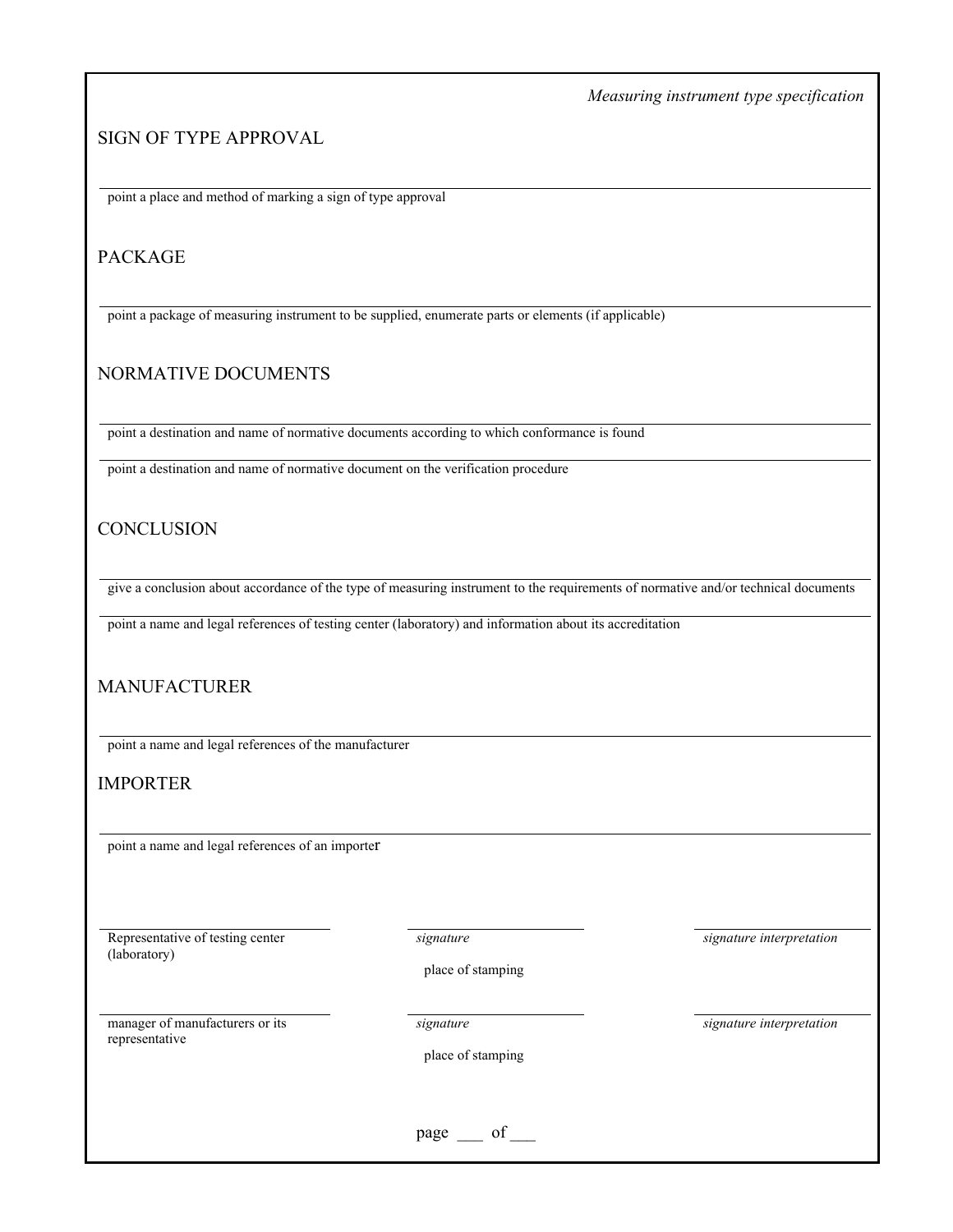### **Appendix B Examples of parameters established for MI groups**

# *Electric pulse counters:*

- full power on voltage and current circuits,<br>
 the highest and lowest unit of measuring co
- the highest and lowest unit of measuring counter,
- $\degree$  transmission rate of pulses, etc.

#### *Gas meters:*

- ° loss of pressure,
- ° capacity of measuring indicator,
- $\degree$  circular volume,
- ° threshold of sensitivity,
- ° conjunctive dimensions, etc.

#### *Water meters:*

- nominal diameter of opening,<br>
values of conjunctive dimensions
- values of conjunctive dimensions,
- $\circ$  threshold of sensitivity, etc.

#### *Gas-analysers:*

- ° parameters of non-measurable components,
- service conditions, etc.